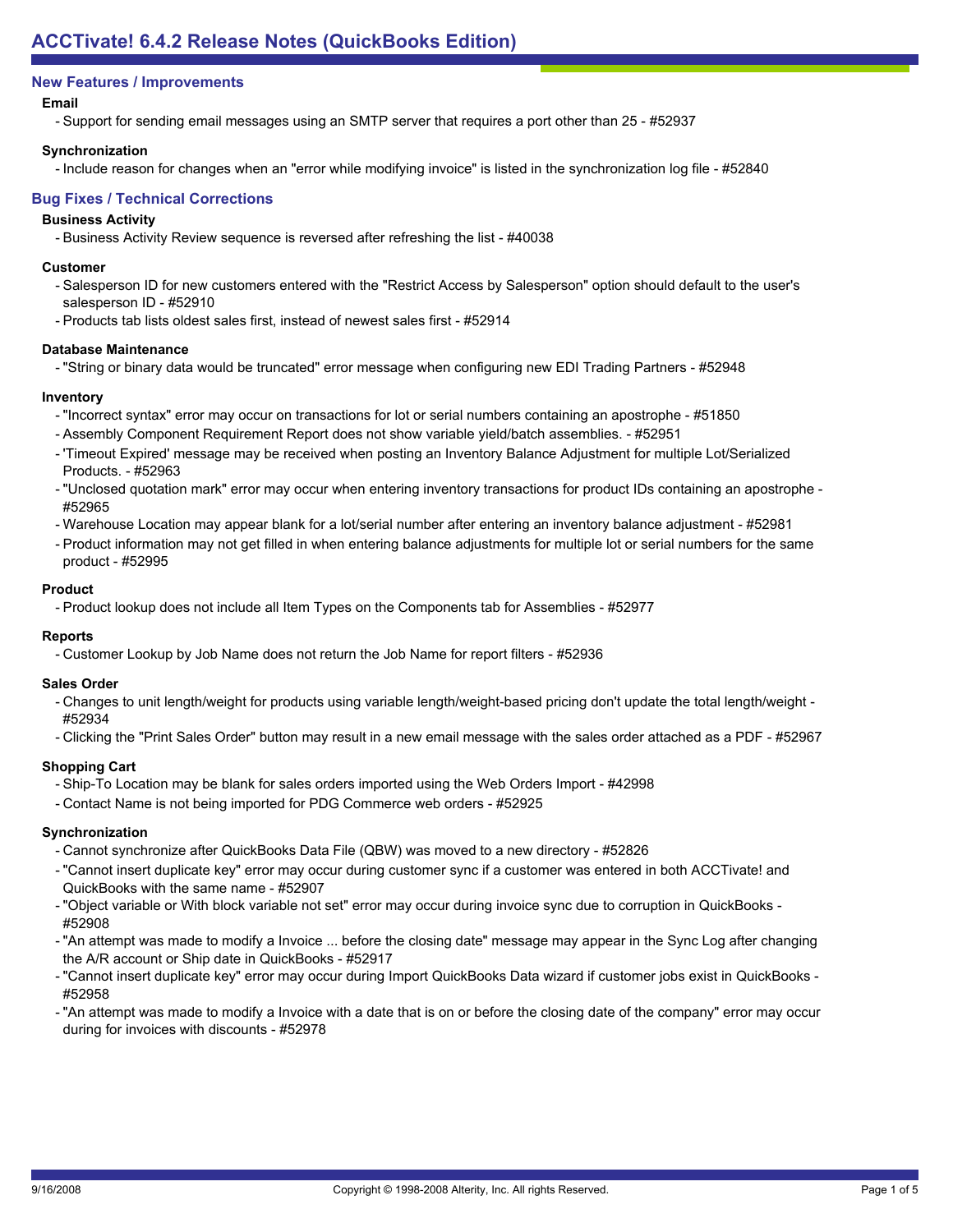# **New Features / Improvements**

# **Product**

- VendorID included in ProductSupplier data view for reports - #52662

# **Bug Fixes / Technical Corrections**

#### **Business Alerts**

- Checking the box on a reminder note does not mark the note as completed #51919
- Overdue Invoices tab may not sort properly if there are a very large number of overdue invoices #52830

#### **Customer**

- A new customer contact with a duplicate Contact ID may overwrite another contact #52579
- Cannot view customer websites beginning with https:// #52633
- Products tab may not sort properly if there are a very large number of products #52666
- Confusing message in Create Mailing List Export list #52766

#### **Database Maintenance**

- "Subscript out of range" error may occur towards end of ACCTivate! database upgrade - #52844

#### **Import**

- Lengthy product descriptions or Tech Spec may be truncated to 255 characters - #52852

#### **Installation**

- Some data grids may not contain any data on computers where the MSBIND.DLL component is not registered properly -#52713
- "CREATE UNIQUE INDEX" error may occur when upgrading to ACCTivate! 6.4.0 with duplicate Customer Job names -#52829
- "Dependency source C:\Program Files\ACCTivate\ClientFiles\MSXML4\msxml4r.dll does not exist." error after updating ACCTivate! - #52898

# **Inventory**

- Cannot enter added cost (zero quantity receipts) for serial-numbered items #46456
- Receive run time error and 'EOF or BOF...' error when tabbing through Product dropdown menu on Enter Count window. -#52736
- Unit cost for lot number is incorrect after entering an inventory balance adjust to adjust unit cost to \$0.00 #52741
- Lot/Serial drop-down appears from prior line when entering a new component line on an Inventory Assembly (with the Variable Batch / Build module) - #52894

# **Lookup**

- "A column has been specified more than once in the order by list" error when using the customer lookup by Address option -#52644

# **Product**

- Avg Cost in Total row on Inventory tab (for all warehouses) is not rounded properly - #52806

# **Purchasing**

- Cannot minimize the Purchase Order window #50150
- "Item cannot be found in collection" error when looking up a PO by Vendor Product ID #52756

#### **Reports**

- Include WIP quantity for unposted assemblies in Inventory Reorder reports - #52855

# **Sales Order**

- "Row cannot be located for updating" error when attempting to save a sales order that has been modified by another user -#48818
- Double-clicking invoice on Invoices tab displays invoice when user doesn't have the "View Invoices" permission #52204
- Incorrect Terms Code may print on Order report and pick tickets #52539
- Orphaned sales order lines may remain in database when a sales order is not saved successfully #52580
- Locations entered on 'show components' tab are not saved. #52609
- "Override Credit Hold" permission does not prevent users from overriding a held sales order #52824
- Object Variable error may be received when looking up new Sales Order by Customer Name. #52846
- Can't delete a note/reminder from the Notes tab of the Invoice / Credit Memo window #52868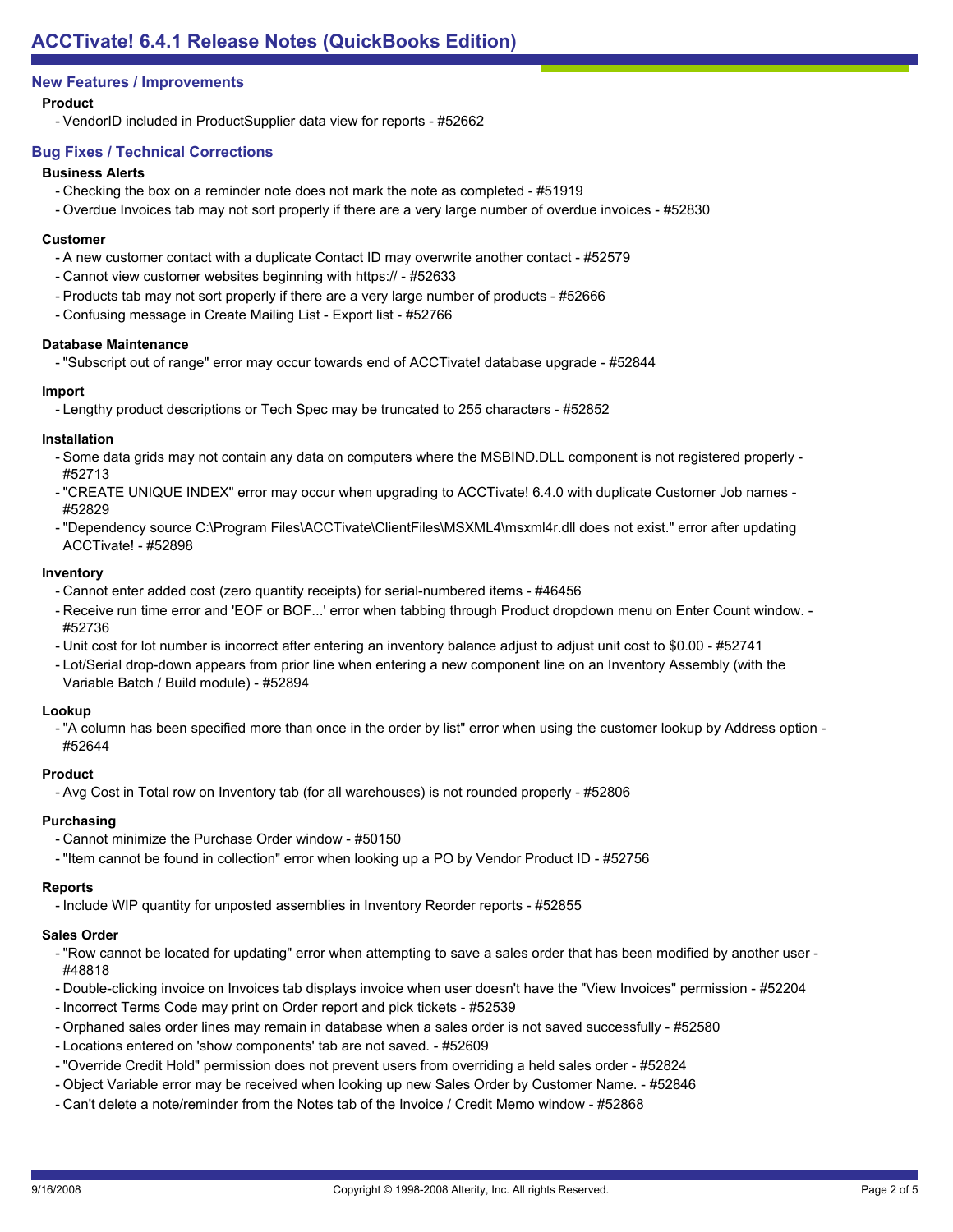**Bug Fixes / Technical Corrections**

**Shipping**

- Not Before and Not After are blank on Shipment Preparation window - #52718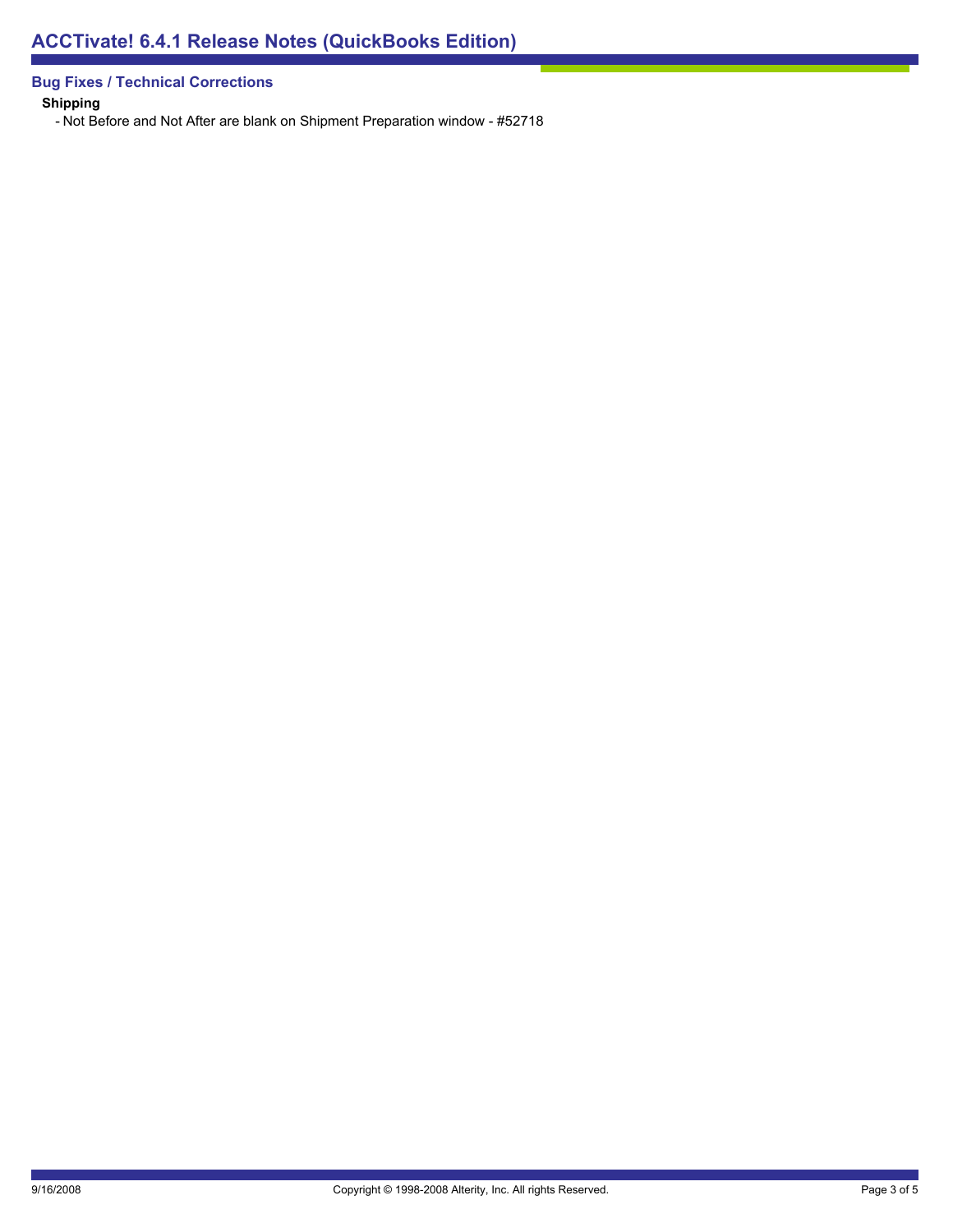# **New Features / Improvements**

# **Customer**

- Support for creating and modifying customer jobs in ACCTivate! #51996
- Include full, concatenated Customer/Job name in Customer data view for reports #52001
- Jobs tab on customer information window #52002
- Support for Customer Jobs in Find Customer lookup window #52004
- "View Invoice / Credit" function to quickly find, view details, modify and add notes to customer invoices and credits #52078
- Option to include/exclude inactive Customer Jobs on the Jobs tab #52796

#### **Inventory**

- Allow changes to component quantities on an Inventory Assembly (with the Variable Batch / Build module) #51915
- Yield Quantity on Inventory Assemblies to record production quantity (with the Variable Batch / Build module) #51916
- Default GL Account for Inventory Issue transactions (in Configuration Management) #52026
- Ability to add / remove components from bill of materials on an Inventory Assembly (with the Variable Batch / Build module) -#52089
- Support for multiple locations per product in Inventory Product Location List report #52601

#### **Sales Order**

- "In Dispute" status for each sales invoice to exclude it's balance from the customer's credit status #52610
- Notes / Reminders for sales invoices and credit memos #52620
- View payment / credit history on View Invoice window in ACCTivate! #52621
- CustomerFullName view included in standard Sales Order documents (Crystal Reports) #52809

#### **Shopping Cart**

- Attempt to match customer by searching the Alternate Customer ID, Account Number, CSS login and email address before using the default customer - #45967
- Import sales orders generated by PDG Commerce using the Web Orders Import wizard #52029

# **Bug Fixes / Technical Corrections**

#### **Business Activity**

- Binding Collection Error "Field not updatable" when attempting to modify contact information #51091
- Changes to a Business Activity may not get saved if an Other Contact or Product is in the Related Items list #52554

#### **Business Alerts**

- Inventory Management tab includes costs even for users without "View Invoice Cost" permission #47317
- Recommended Reorder Quantity should be based on Max Stk Qty, not Min Stk Qty #52137

#### **Customer**

- Customer Payment balances may be incorrect if payment was applied to an invoice that was voided - #43768

#### **Database Maintenance**

- When upgrading database, log file continues to show old database version until the next login - #52690

# **Import**

- Product pictures are lost after updating products with the Import Data (Excel) utility #52122
- "Query too complex" error when importing customer data #52710

# **Inventory**

- Inventory Reorder report is not sorted by Product ID and shows GUIDs in the list #42695
- Unit cost may be incorrect for inventory transfers when using the FIFO cost method and lot numbers with multiple receipts -#52110
- Transfered serialized product cannot be removed from stock by a negative receipt. #52575
- On hand and Available quantities for each warehouse location may be incorrect for lot-numbered products #52606
- "Item cannot be found in the collection" error when entering an Inventory Receipt for a product that currently isn't being stocked in warehouse - #52688

#### **Login**

- "Login failed for user ..." error message may occur on workstations with a different "Language for non-Unicode programs" setting - #52080